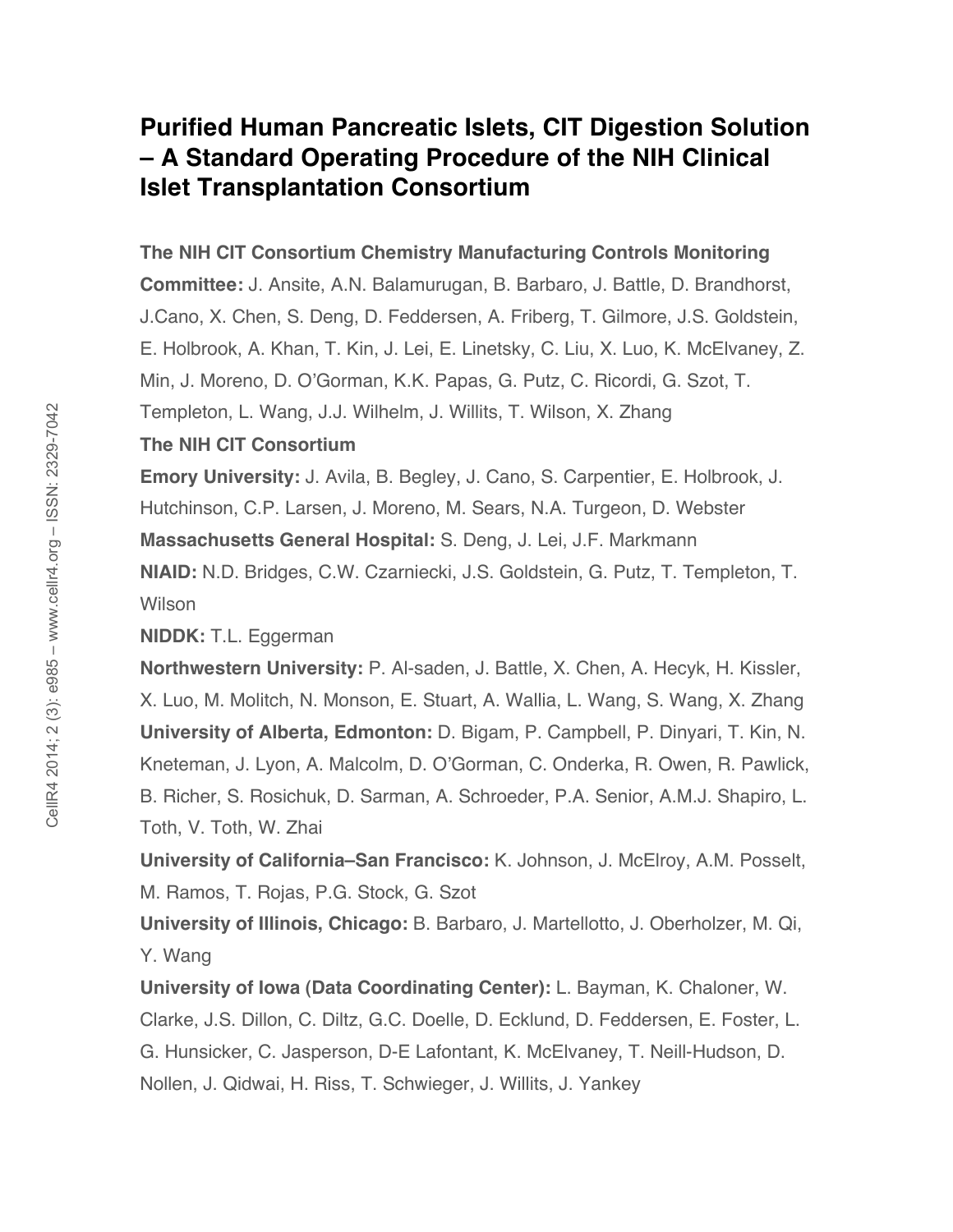**University of Miami:** R. Alejandro, A.C. Corrales, R. Faradji, T. Froud, A.A. Garcia, E. Herrada, H. Ichii, L. Inverardi, N. Kenyon, A. Khan, E. Linetsky, J. Montelongo, E. Peixoto, K. Peterson, C. Ricordi, J. Szust, X. Wang **University of Minnesota:** M.H. Abdulla, J. Ansite, A.N. Balamurugan, M.D. Bellin, M. Brandenburg, T. Gilmore, J. V. Harmon, B.J. Hering, R. Kandaswamy, G. Loganathan, K. Mueller, K.K. Papas, J. Pedersen, J.J. Wilhelm, J. Witson **University of Pennsylvania:** C. Dalton-Bakes, H. Fu, M. Kamoun, J. Kearns, Y. Li, C. Liu, E. Luning Prak, Y. Luo, E. Markmann, Z. Min, A. Naji, M. Palanjian, M. Rickels, R. Shlansky-Goldberg, K. Vivek, A.S. Ziaie **University of Wisconsin:** L. Fernandez, D.B. Kaufman, L. Zitur **Uppsala University:** D. Brandhorst, A. Friberg, O. Korsgren

Supported by grants from the National Institute of Allergy and Infectious Diseases and the National Institute for Diabetes and Digestive and Kidney Diseases.

- At Emory University, U01AI089317.
- At Northwestern University, U01AI089316.
- At the University of Alberta, Edmonton: U01AI065191.
- At the University of California, San Francisco, U01DK085531.
- At the University of Illinois, Chicago, 5U01DK070431-10.
- At the University of Iowa, U01DK070431.
- At the University of Miami, U01DK070460.
- At the University of Minnesota, U01AI065193.
- At the University of Pennsylvania, U01DK070430.
- At Uppsala University, U01AI065192.

In addition, the study was supported by the following GCRC and CTSA awards:

- At Emory University: UL1TR000454.
- At Northwestern University: 5UL1RR025741 and 8UL1TR000150.
- At the University of California, San Francisco, UL1TR000004.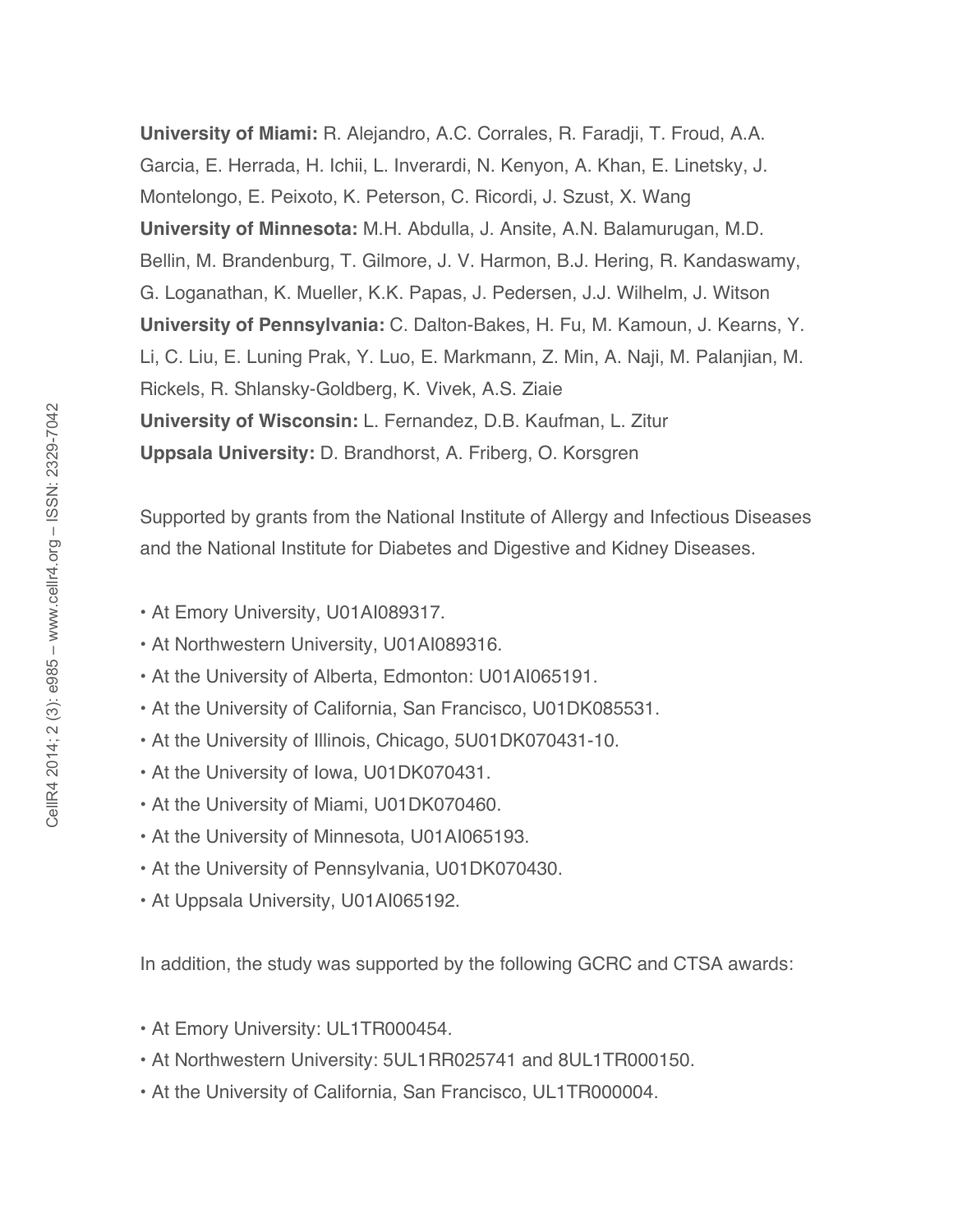- At the University of Illinois, Chicago, UL1TR000050.
- At the University of Miami: 1UL1TR000460.
- At the University of Minnesota: 5M01-RR000400 and UL1TR000114.
- At the University of Pennsylvania: UL1TR000003.

Address correspondence to: Camillo Ricordi MD, Chairman, CIT Steering Committee, ricordi@miami.edu

## *To
cite
this
article*

*Purified Human Pancreatic Islets, CIT Digestion Solution – A Standard Operating Procedure of the NIH Clinical Islet Transplantation Consortium*

CellR4 2014; 2 (3): e985